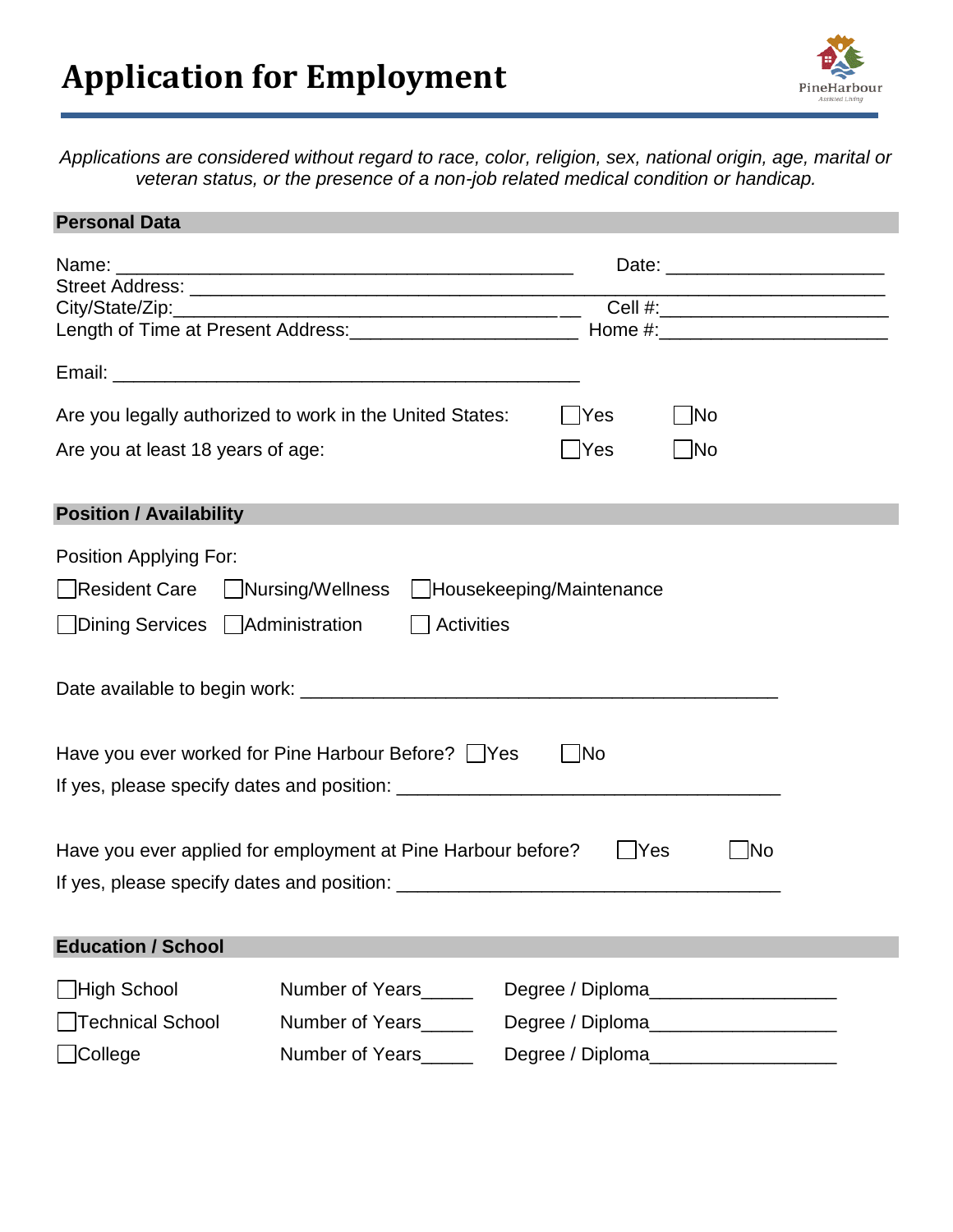Employment / Work Experience<br>Start with your present or most recent position.<br>Include military service assignments and volunteer activities.

| Phone:                                            |                                                                                                                                                                                                                                |                                                                                                                                                                                                                                                                                                                                                     |  |  |
|---------------------------------------------------|--------------------------------------------------------------------------------------------------------------------------------------------------------------------------------------------------------------------------------|-----------------------------------------------------------------------------------------------------------------------------------------------------------------------------------------------------------------------------------------------------------------------------------------------------------------------------------------------------|--|--|
| Describe Duties/Responsibilities/Accomplishments: |                                                                                                                                                                                                                                |                                                                                                                                                                                                                                                                                                                                                     |  |  |
|                                                   |                                                                                                                                                                                                                                |                                                                                                                                                                                                                                                                                                                                                     |  |  |
| Reason for Leaving:                               |                                                                                                                                                                                                                                |                                                                                                                                                                                                                                                                                                                                                     |  |  |
|                                                   |                                                                                                                                                                                                                                |                                                                                                                                                                                                                                                                                                                                                     |  |  |
|                                                   |                                                                                                                                                                                                                                |                                                                                                                                                                                                                                                                                                                                                     |  |  |
|                                                   |                                                                                                                                                                                                                                |                                                                                                                                                                                                                                                                                                                                                     |  |  |
|                                                   |                                                                                                                                                                                                                                |                                                                                                                                                                                                                                                                                                                                                     |  |  |
| Describe Duties/Responsibilities/Accomplishments: |                                                                                                                                                                                                                                |                                                                                                                                                                                                                                                                                                                                                     |  |  |
|                                                   |                                                                                                                                                                                                                                |                                                                                                                                                                                                                                                                                                                                                     |  |  |
|                                                   |                                                                                                                                                                                                                                |                                                                                                                                                                                                                                                                                                                                                     |  |  |
| Reason for Leaving:                               |                                                                                                                                                                                                                                | $\overline{10}$                                                                                                                                                                                                                                                                                                                                     |  |  |
| Dates of Employment (Month/Year):                 |                                                                                                                                                                                                                                |                                                                                                                                                                                                                                                                                                                                                     |  |  |
|                                                   |                                                                                                                                                                                                                                |                                                                                                                                                                                                                                                                                                                                                     |  |  |
|                                                   |                                                                                                                                                                                                                                |                                                                                                                                                                                                                                                                                                                                                     |  |  |
|                                                   |                                                                                                                                                                                                                                |                                                                                                                                                                                                                                                                                                                                                     |  |  |
|                                                   |                                                                                                                                                                                                                                |                                                                                                                                                                                                                                                                                                                                                     |  |  |
| Describe Duties/Responsibilities/Accomplishments: |                                                                                                                                                                                                                                |                                                                                                                                                                                                                                                                                                                                                     |  |  |
|                                                   | <u> 1989 - Johann Stein, mars an deutscher Stein und der Stein und der Stein und der Stein und der Stein und der</u>                                                                                                           |                                                                                                                                                                                                                                                                                                                                                     |  |  |
| Reason for Leaving:                               |                                                                                                                                                                                                                                |                                                                                                                                                                                                                                                                                                                                                     |  |  |
| Dates of Employment (Month/Year):                 | From the control of the control of the control of the control of the control of the control of the control of the control of the control of the control of the control of the control of the control of the control of the con | To ___________________                                                                                                                                                                                                                                                                                                                              |  |  |
| Employer:_                                        |                                                                                                                                                                                                                                |                                                                                                                                                                                                                                                                                                                                                     |  |  |
|                                                   |                                                                                                                                                                                                                                |                                                                                                                                                                                                                                                                                                                                                     |  |  |
|                                                   |                                                                                                                                                                                                                                | <u> 1980 - Johann John Stone, mars et al. 1980 - John Stone, mars et al. 1980 - John Stone, mars et al. 1980 - Joh</u>                                                                                                                                                                                                                              |  |  |
| Describe Duties/Responsibilities/Accomplishments: |                                                                                                                                                                                                                                |                                                                                                                                                                                                                                                                                                                                                     |  |  |
|                                                   |                                                                                                                                                                                                                                |                                                                                                                                                                                                                                                                                                                                                     |  |  |
| Reason for Leaving:                               |                                                                                                                                                                                                                                |                                                                                                                                                                                                                                                                                                                                                     |  |  |
| Dates of Employment (Month/Year):                 | From                                                                                                                                                                                                                           | $\begin{picture}(150,10) \put(0,0){\line(1,0){10}} \put(15,0){\line(1,0){10}} \put(15,0){\line(1,0){10}} \put(15,0){\line(1,0){10}} \put(15,0){\line(1,0){10}} \put(15,0){\line(1,0){10}} \put(15,0){\line(1,0){10}} \put(15,0){\line(1,0){10}} \put(15,0){\line(1,0){10}} \put(15,0){\line(1,0){10}} \put(15,0){\line(1,0){10}} \put(15,0){\line($ |  |  |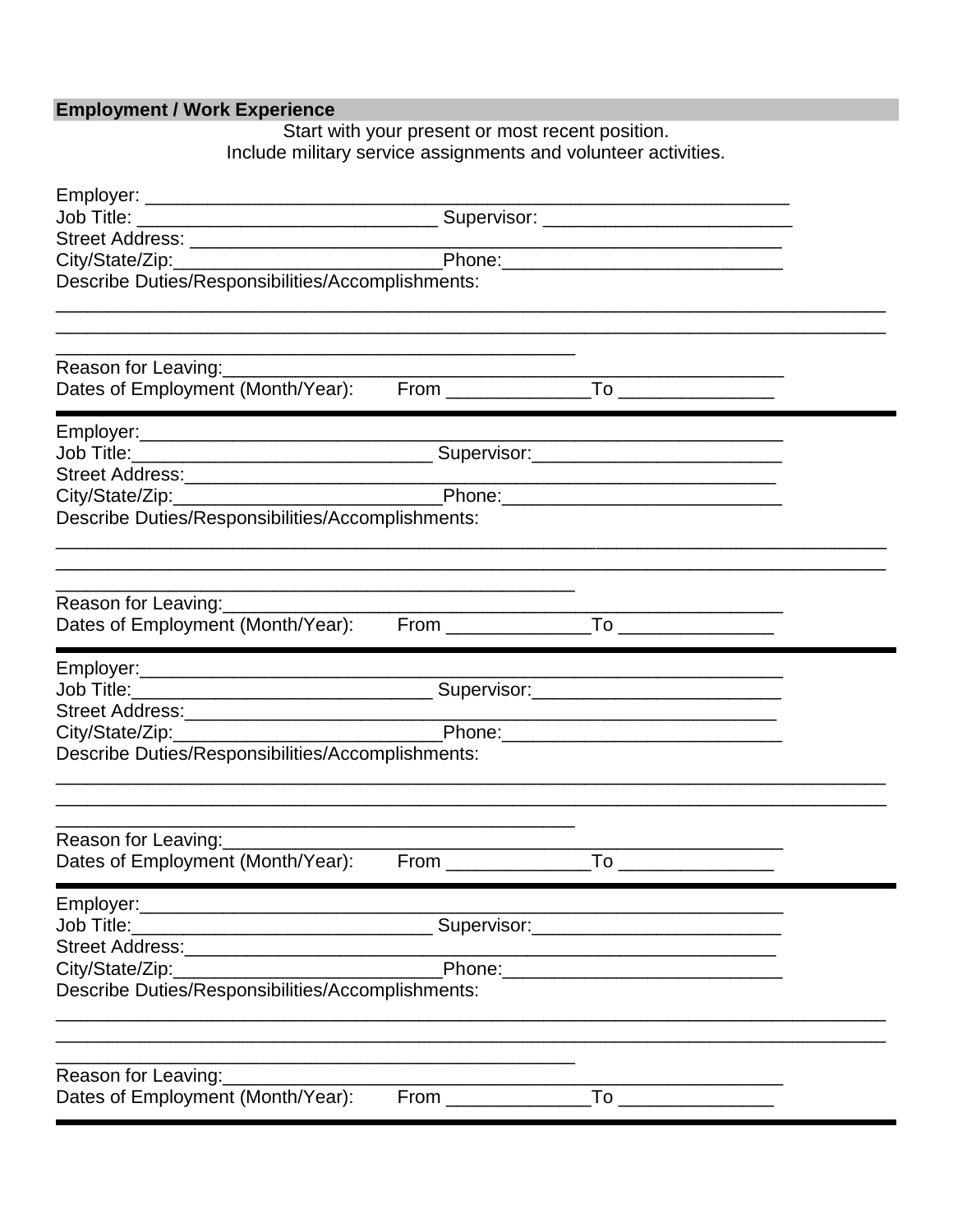## **Professional References**

Please provide individual and company names, position and phone numbers for 3 professional references.

| Phone: 2008 Phone: 2008 Phone: 2008 Phone: 2008 Phone: 2008 Phone: 2008 Phone: 2008 Phone: 2008 Phone: 2008 Phone: 2008 Phone: 2008 Phone: 2008 Phone: 2008 Phone: 2008 Phone: 2008 Phone: 2008 Phone: 2008 Phone: 2008 Phone:       |  |
|--------------------------------------------------------------------------------------------------------------------------------------------------------------------------------------------------------------------------------------|--|
| <u> Tanzania (h. 1888).</u>                                                                                                                                                                                                          |  |
|                                                                                                                                                                                                                                      |  |
|                                                                                                                                                                                                                                      |  |
|                                                                                                                                                                                                                                      |  |
|                                                                                                                                                                                                                                      |  |
| <u> The Communication of the Communication of the Communication of the Communication of the Communication of the Communication of the Communication of the Communication of the Communication of the Communication of the Commun</u> |  |
|                                                                                                                                                                                                                                      |  |
|                                                                                                                                                                                                                                      |  |
|                                                                                                                                                                                                                                      |  |
|                                                                                                                                                                                                                                      |  |

## **Personal References**

Please provide names, addresses, phone numbers, relationship and how long known for 3 personal references.

| Name:<br><u> 1989 - Jan Jan James, amerikan bahasa (j. 1989).</u>                      |  |  |
|----------------------------------------------------------------------------------------|--|--|
|                                                                                        |  |  |
|                                                                                        |  |  |
|                                                                                        |  |  |
|                                                                                        |  |  |
|                                                                                        |  |  |
|                                                                                        |  |  |
|                                                                                        |  |  |
|                                                                                        |  |  |
|                                                                                        |  |  |
|                                                                                        |  |  |
|                                                                                        |  |  |
| <b>Special Skills:</b><br>Describe any special skills or qualifications for this work: |  |  |
|                                                                                        |  |  |
|                                                                                        |  |  |
|                                                                                        |  |  |
|                                                                                        |  |  |